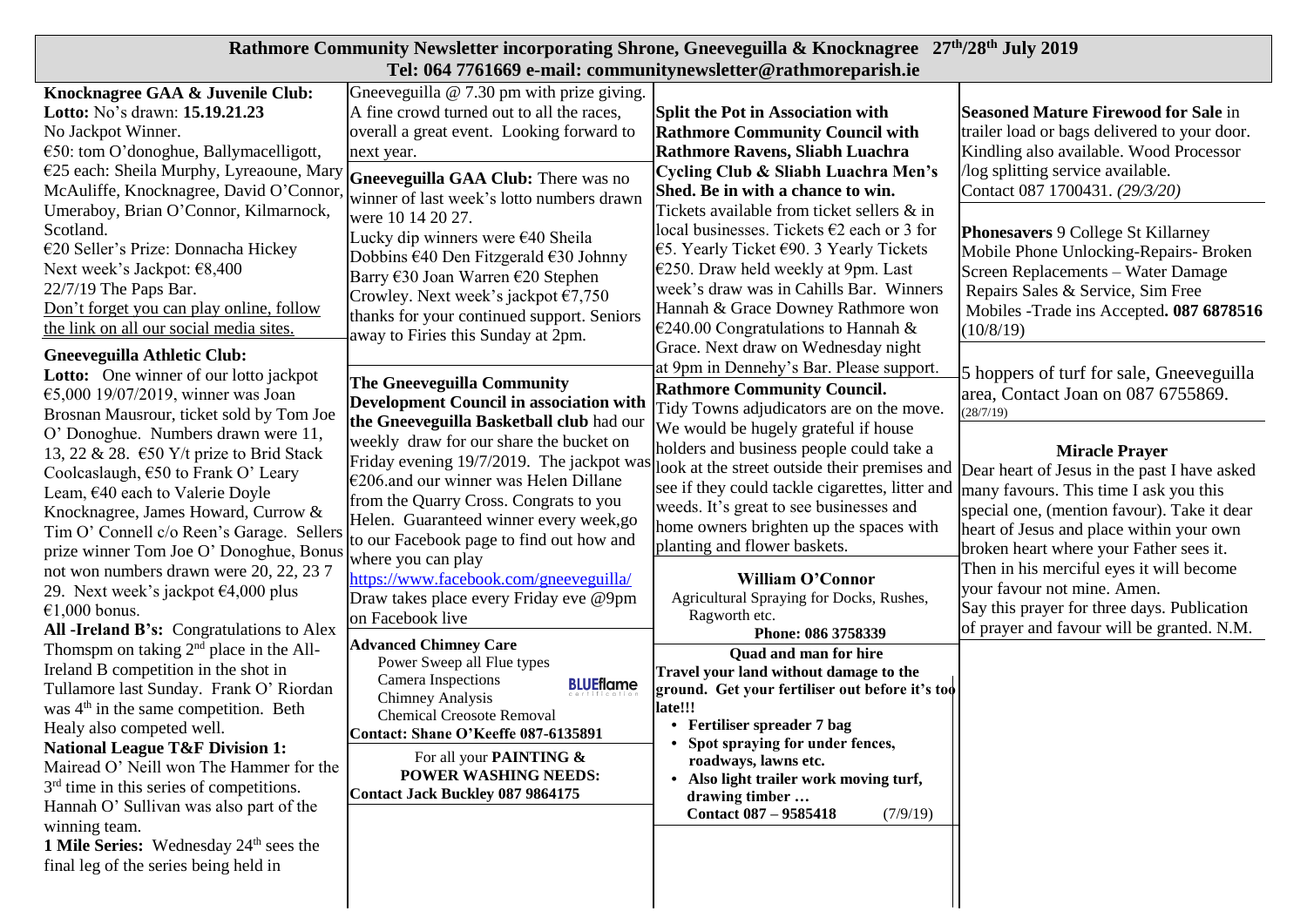| Rathmore Community Newsletter incorporating Shrone, Gneeveguilla & Knocknagree 27 <sup>th</sup> /28 <sup>th</sup> July 2019<br>Tel: 064 7761669 e-mail: communitynewsletter@rathmoreparish.ie                                                                                                                                                       |                                                                                                                                                                                                        |                                                                                                                                |                                                                                 |                                                                                                                                                                                                                                          |  |
|-----------------------------------------------------------------------------------------------------------------------------------------------------------------------------------------------------------------------------------------------------------------------------------------------------------------------------------------------------|--------------------------------------------------------------------------------------------------------------------------------------------------------------------------------------------------------|--------------------------------------------------------------------------------------------------------------------------------|---------------------------------------------------------------------------------|------------------------------------------------------------------------------------------------------------------------------------------------------------------------------------------------------------------------------------------|--|
| <b>ST. VINCENT DE PAUL</b>                                                                                                                                                                                                                                                                                                                          | Fuels @ O'Keeffe's Oil, Rathmore                                                                                                                                                                       | <b>DANCING</b>                                                                                                                 |                                                                                 | <b>Sliabh Luachra Cycling Club</b>                                                                                                                                                                                                       |  |
| <b>LOCAL CONFIDENTIAL CONTACT:</b><br>087 9931565                                                                                                                                                                                                                                                                                                   | Tel: 064 7758013 Est. 1909 -<br><b>Quality Fuels</b>                                                                                                                                                   | <b>Heritage Centre Scartaglen</b><br>Sun. 28th July Frank Nelson Band from                                                     |                                                                                 | A busy month just passed for the<br>Juveniles within the club. The<br>(లాం                                                                                                                                                               |  |
| $\mathcal{L}$<br><b>Rathmore &amp; District</b><br><b>Credit Union</b>                                                                                                                                                                                                                                                                              | $\mathcal{S}$<br><b>Buying Heating Oil or Tractor</b><br>Diesel?                                                                                                                                       | Roscommon<br>Sun 4th August Martin Kearney & Derry<br>Kennedy. Dance in aid of Kerry/Cork Cancer                               |                                                                                 | Fermoy Cycling Club Hennessy<br>League continues every Tuesday                                                                                                                                                                           |  |
| <b>Call into Rathmore Credit Union now to</b><br>avail of our 6.5% promotional Car loan rate,<br>don't forget we cater for appointments, early                                                                                                                                                                                                      | Better Price Better Service-<br>Your LOCAL Oil Company                                                                                                                                                 | <b>Bus</b><br>Dancing $9 - 11.30$ pm 087 9735113.                                                                              |                                                                                 | night and with the bi weekly Kerry County<br>league the week nights are busy.<br>In addition Sunday races were attended in                                                                                                               |  |
| morning or late in the evening – our<br>members come first.<br>6.5% Car Loan Rate 6.7% APR<br>Car Loan Term Monthly R/payments Amt. R/payable                                                                                                                                                                                                       | Spring Offers at O'Keeffes Rathmore.<br>Hygeia Lawn Weed & Feed €19.95 or 2 for €35<br>Powerplus Petrol Power Washer 208cc €320<br>K4 Karcher Electric Power Washer €179.95                            | <b>McCarthy's Londis Specials</b><br>Kelloggs<br>Finish                                                                        | $L\widetilde{\text{ondis}}$<br>Denny<br>Family                                  | Carlow, Cavan, Multyfarnham and Fermoy<br>so all told a hectic schedule where the club<br>bus has really showed its worth. Thanks to<br>the Club Members and Parents who have                                                            |  |
| €10,000 5 yrs €195.71 €11,741.59<br>€15,000 5 yrs €293.56 €17,612.44<br>€20,000 5yrs €391.41 €23,483.28<br>Table is for illustration purposes only and<br>doesn't constitute a contact. Figures correct<br>as at May 2019<br>Consumer Credit Notice: Lending terms and                                                                              | save €50<br>Petrol Hedge Cutter 26cc €199.95121<br>Knapsack Sprayer €16.95<br>Mosgogreen Remover $5l$ + Free Pressu $H_{\text{MARDWAR}}$<br>Sprayer €22.95<br>Westland Multi Purpose Compost 3 for €15 | Rice<br>Powerball<br>Classic<br>Krispies<br>700g<br>Dishwasher<br>Tabs 110<br>Special K<br>Only $€10.00$<br>750g Only<br>€4.00 | Value<br><b>Breakfast</b><br>Pack &<br>Londis 6<br>pk med<br>Eggs Only<br>€5.00 | helped out with the driving.<br>In the Under 12 age group Nicholas<br>Buckley, Sean P Fleming. Kian Dennehy<br>and Kate Murphy are racing well. In the<br>Under 14 age group the performances of<br>Aidan Morley, Darragh Dennehy, Dinny |  |
| conditions apply. Loans are subject to approval.<br>Warning: If you do not keep up repayments on your<br>loan, your account will go into arrears. This may<br>affect your credit rating which may limit your ability<br>to access credit in the future.<br>Rathmore & District Credit Union Limited is<br>regulated by the Central Bank of Ireland. | Poultry Manure €10<br>Garden Wood Shredder €69.95<br><b>O'Keeffes Rathmore</b><br>Mon - Fri 8.30am-5.00pm<br>Sat 8.30am-1.30pm Tel: 064 7758013<br>O'Keeffe's XL Rathmore Ltd.                         | Whiskas<br>Tropicana<br>Complete Cat<br>Orange<br>Food Only<br>juice<br>Smooth/Bits<br>€6.00<br>1.6lt Only<br>€3.50            | Glenmor<br>Fresh<br>Chicken<br>1.9kg Only<br>€5.00                              | Murphy and Amy Fleming are all<br>improving. Great to see Ciaran Finnegan<br>back on the bike, completing the Ring of<br>Kerry and racing competitively once again<br>after a nasty fall in Beaufort last month.                         |  |
| <b>Eveleen's Driving School</b> – Beginner to<br>Pre-Test Standard. Free door to door<br>collection service. Special offer available                                                                                                                                                                                                                | 064-7758016<br>More Miles Takes You 3% Further<br>Call in to avail of our Deli Offers and Seattle's<br><b>Best Coffee</b><br><b>CIRCLE CO</b><br>Open Daily - 7.30am - 10pm                            | Nescafe Gold<br>Coca-Cola<br>Range Cans<br><b>Blend Only</b><br>330ml Only<br>€6.00<br>$\epsilon$ 5                            | Lyons<br>Teabags<br>160's Only<br>€5.00                                         | Ben Murphy (U16) raced with the adults<br>$(A3)$ as part of his national training in<br>Fermoy and finished in the Top 10.<br>Well done to Knocknagree boys Denis O'<br>Connor and Dan Murphy who both                                   |  |
| for EDT students. Call 087 9864608<br>Specialising in Gates & Railings, Clothes<br>Line Sheds & Clothes Line Canopies.                                                                                                                                                                                                                              | oxyvent<br>Upgrade your heating to the new Delta T.<br>This will greatly reduce fuel bills, give<br>higher temperatures at floor level and a                                                           | Radox<br>Londis Water<br>Shower Gel<br>5 Lt Only<br>Range Only<br>€1.50<br>€1.50                                               | Dairygold<br>454g Only<br>€2.50                                                 | completed the Junior Tour of Ireland last<br>week. This is a gruelling six day stage race<br>on the roads of Clare covering 550km and<br>some of the most difficult climbing terrain                                                     |  |
| Steel Sheds made to order also general<br>fabrication. Contact Frank 087 9673881<br>(27/07/19)                                                                                                                                                                                                                                                      | warmer home. Free advice contact Tim:<br>064 7754449<br>Mobile: 087 2461746. www.oxyvent.com                                                                                                           | Deli Staff Required Evenings and Weekends.<br>Contact John on 064 7758053                                                      |                                                                                 | the west of Ireland has to offer completing<br>against strong European and USA Teams.<br>No mean achievement to complete.<br>Training for both Juveniles and Adults<br>continues this week.                                              |  |
|                                                                                                                                                                                                                                                                                                                                                     |                                                                                                                                                                                                        |                                                                                                                                |                                                                                 |                                                                                                                                                                                                                                          |  |